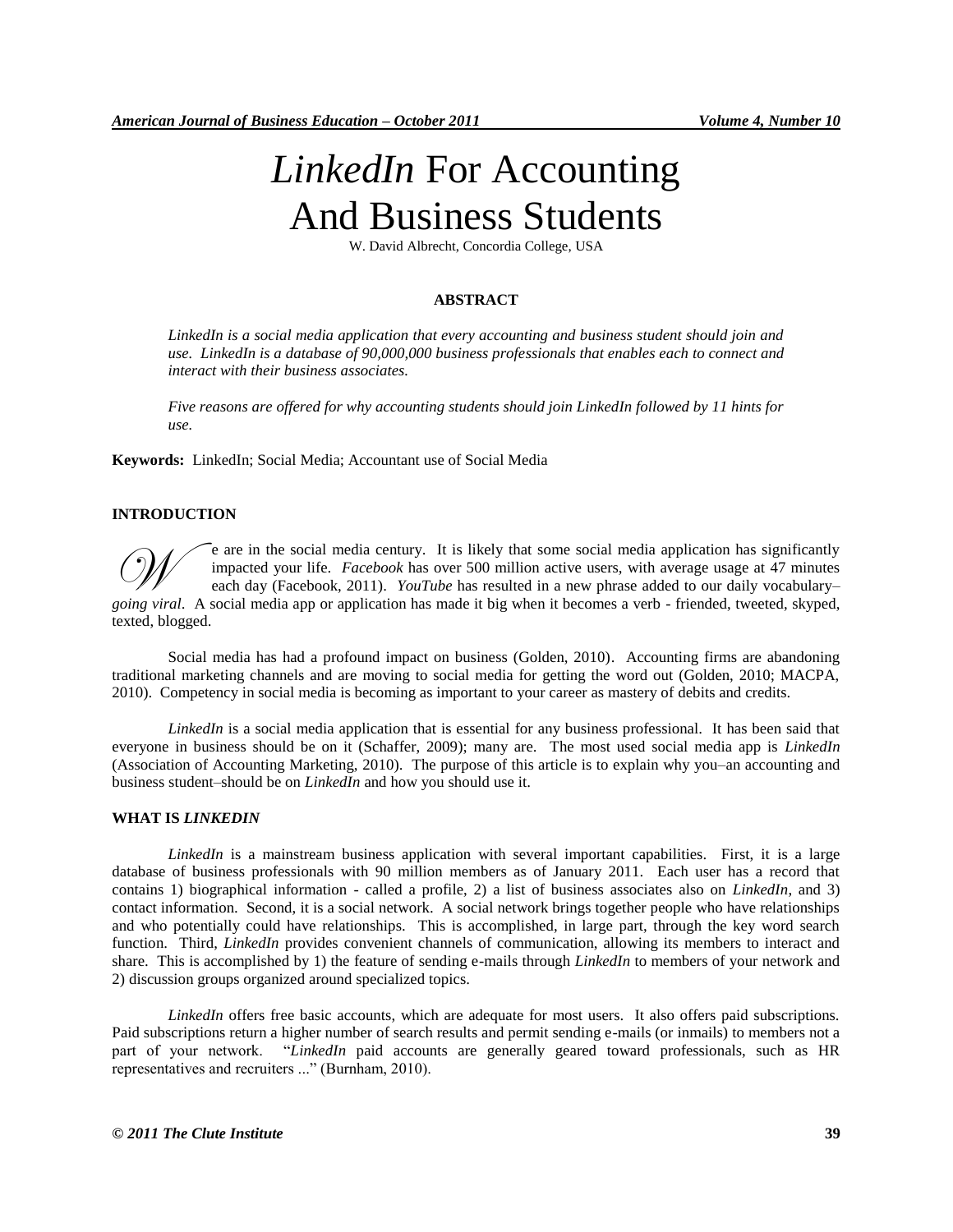## **WHY JOIN AND USE** *LINKEDIN*

Students are extremely busy. There is too much to do and too little time to do it. Prioritization is a must. Joining and using *LinkedIn* is as important as creating a resume or taking Intermediate Accounting, and should be done just as early in your collegiate experience. Here are five reasons why you should do it now:

- 1. *LinkedIn* is a mainline business tool. There are 90 million users on *LinkedIn*, most of whom are in the business world. They use it, and expect you to be on it. Please don't disappoint.
- 2. *LinkedIn* is how 21<sup>st</sup> century professionals build and manage their network of business associates. The business world is a team sport where you and your network compete against others. Your network is comprised of people who like, admire, and respect you. They have worked with you in the past and they are willing to work with you in the future. The foundation of your network is the group of students with whom you study, take classes and enjoy life. You need to formally connect with them before they leave campus.
- 3. *LinkedIn* is where you professionally present yourself to the business world. It gives you the flexibility to manage your image (or brand). This is done through your *LinkedIn* profile, which serves as a searchable resume. When others Google you, it will probably be the first item on the list. On your way to an interview? Check out the profile of the interviewer.
- 4. *LinkedIn* makes it convenient to stay in touch and informed about the members of your network. It isn't true that you will always know a contact's e-mail or phone number. Each time a business person changes positions or moves around, their phone number and e-mail address can change. If they regularly update their profile, you will always have the latest contact information.
- 5. *LinkedIn* will be very useful to you after college when you are out in the business world. It will help your career. In the same way that farmers plant seeds months before anyone eats the food, you will need to create, grow and develop your *LinkedIn* profile and network before there is a direct need of it. An important future use will be to search your extended network (your contacts have contacts who in turn have contacts).

Many professionals use *LinkedIn* to find a job. Although it might serve that function after you have been out of school for a while, it probably won't help you land that first job after college.

## **TIPS FOR USING** *LINKEDIN*

Once a student has signed up for a free basic account at www.linkedin.com, the fun can begin. Here are ways to take advantage of *LinkedIn*'s many features.

- 1. Create a comprehensive profile. Make it visible to everyone. You are making no personal revelations here, only providing information that is available on your resume. You have already sent those out by the hundreds, haven't you?
- 2. Invite your college professors to connect and join your network. Not all of your professors are on *Linkedin*, but some undoubtedly are. Most professors will be eager for the chance to stay connected with you after graduation.
- 3. Ask your professors to write a *Linkedin* recommendation for you. The value of a positive recommendation should be obvious.
- 4. Invite your fellow students to connect and join your network. They are your friends now and can be your friends for a long time if you nurture the relationship. More than friends, they form the core of your professional network. Years after college, they can be helpful with business referrals and help in locating new positions.
- 5. Make *Linkedin* the home page on your browser. Viewing your network activity makes you aware of what people in your network are doing. You should check it every day.
- 6. Because *LinkedIn* is the hub of where you professionally present yourself to the world, put your profile URL on your resume and business cards. If you have a blog, add a link to your profile. Also, update your profile URL to your name, if possible (the author's is http://www.linkedin.com/in/profalbrecht).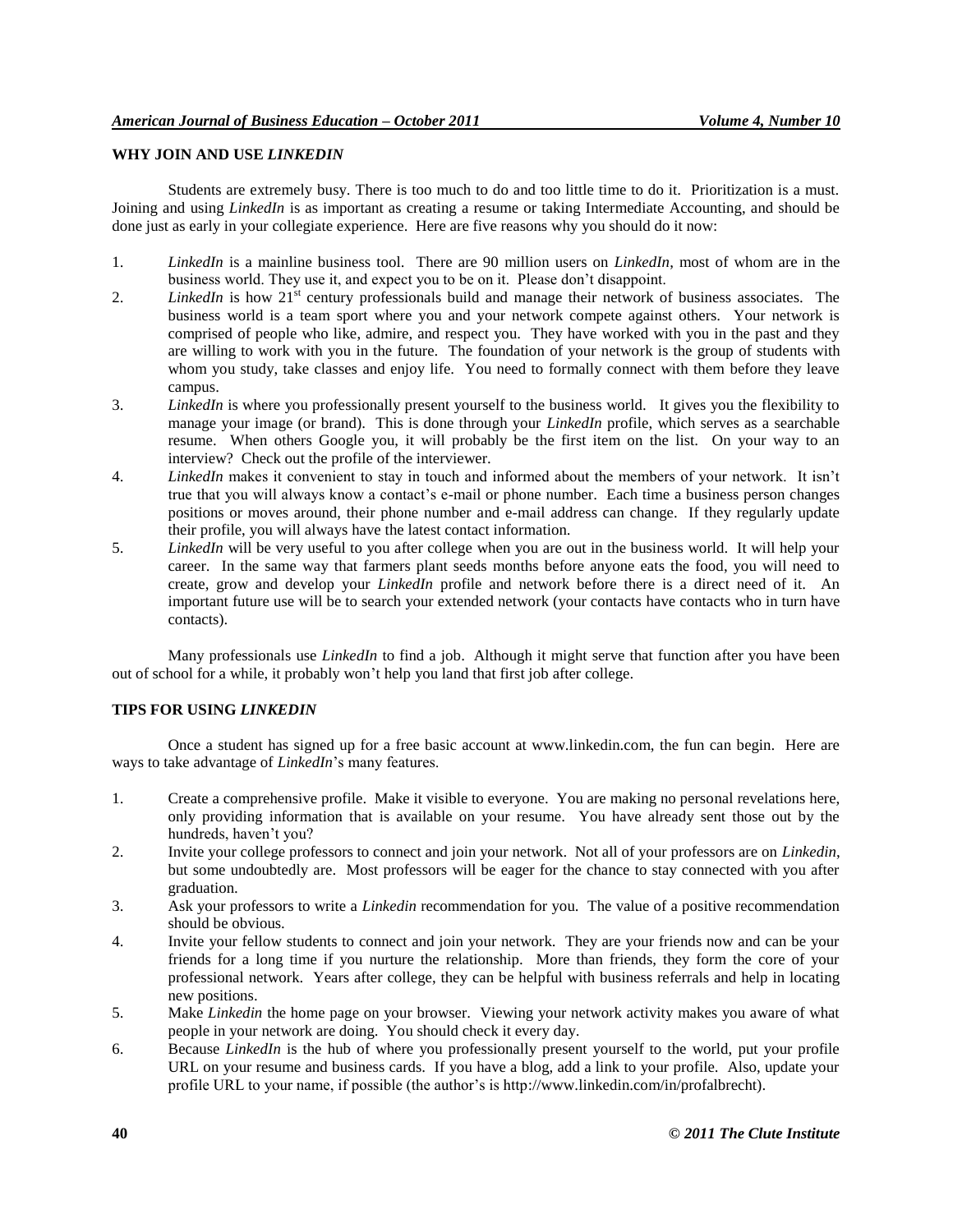## *American Journal of Business Education – October 2011 Volume 4, Number 10*

- 7. Because social interaction is the means through which you will strengthen your existing network and grow it in the future, get started by joining *LinkedIn* discussion groups related to your major and your school. Every college's business school should have its own group. Occasionally post a question or an update.
- 8. Always remember that *LinkedIn* is not *Facebook*. You should not post personal photos, nor engage in unprofessional conversations. Remember, no one wants to know what you ate for breakfast or what you did on Saturday night. They are interested if you are looking for a new position, recently found a new one, or acquired an important competency. Business people are busy and will disconnect you if you send out too many or too frivolous status updates.
- 9. Include a professional photograph (i.e., business suit).
- 10. Always keep your e-mail and phone number current. Remember to change these after graduation.
- 11. Send a personal note to anyone joining your network. Saying thank you has never gone out of style.

## **CONCLUSION**

Business professors find *LinkedIn* to be extremely useful, and so will you. They use *LinkedIn* to get reacquainted with former friends, associates and former students, sending out an occasional personal note to a few members of their network. In addition, they connect with consulting clients, directors and staff of state CPA societies, professionals at the FASB and PCAOB. Professors make these connections because it is easy to have directed communication through *LinkedIn*. Not only do professors need to send notes to, they also receive communications from textbook authors, journalists, professionals and form students through *LinkedIn*.

You should begin and continue to use *LinkedIn*. It is sure to be a value-added tool for your professional career.

#### **AUTHOR INFORMATION**

**David Albrecht** is an Associate Professor of Accounting at Concordia College, where he teaches various courses in financial accounting. He has a blog, The Summa [\(http://profalbrecht.wordpress.com\)](http://profalbrecht.wordpress.com/), where he provides a professor's perspective to accounting and auditing issues. He also actively uses Twitter (@profalbrecht) and *LinkedIn* groups. E-mail: albrecht@profalbrecht.com

## **REFERENCES**

- 1. Association of Accounting Marketing (2010). Association for Accounting Marketing Social Media Survey, August 2010. Retrieved February 23, 2011, from http://www.accountingmarketing.org/pdfs/2010/08162010\_social\_media\_survey\_results.pdf
- 2. Burnham, Kristin. (2010). "LinkedIn Quick Tip: Should You Upgrade to a Paid Account?", CIO.com. Retrieved February 24, 2011, from
- http://www.cio.com/article/528663/LinkedIn Quick Tip Should You Upgrade to a Paid Account 3. Facebook. (2011). "Pressroom." Retrieved February 21, 2011, from
- http://www.facebook.com/press/info.php?statistics
- 4. Golden, Michelle. (2010). *Social Media: Strategies for Professionals and Their Firms*. John Wiley and Sons, Hoboken, New Jersey.
- 5. MACPA. (2010). "Survey: Most CPA firms now using social media." Retrieved February 23, 2011, from http://www.macpa.org/Content/25921.aspx
- 6. Schaffer, Neal. (2009). *Understanding, Leveraging & Maximizing LinkedIn*. Self published by Neal Schaffer via Booksurge.